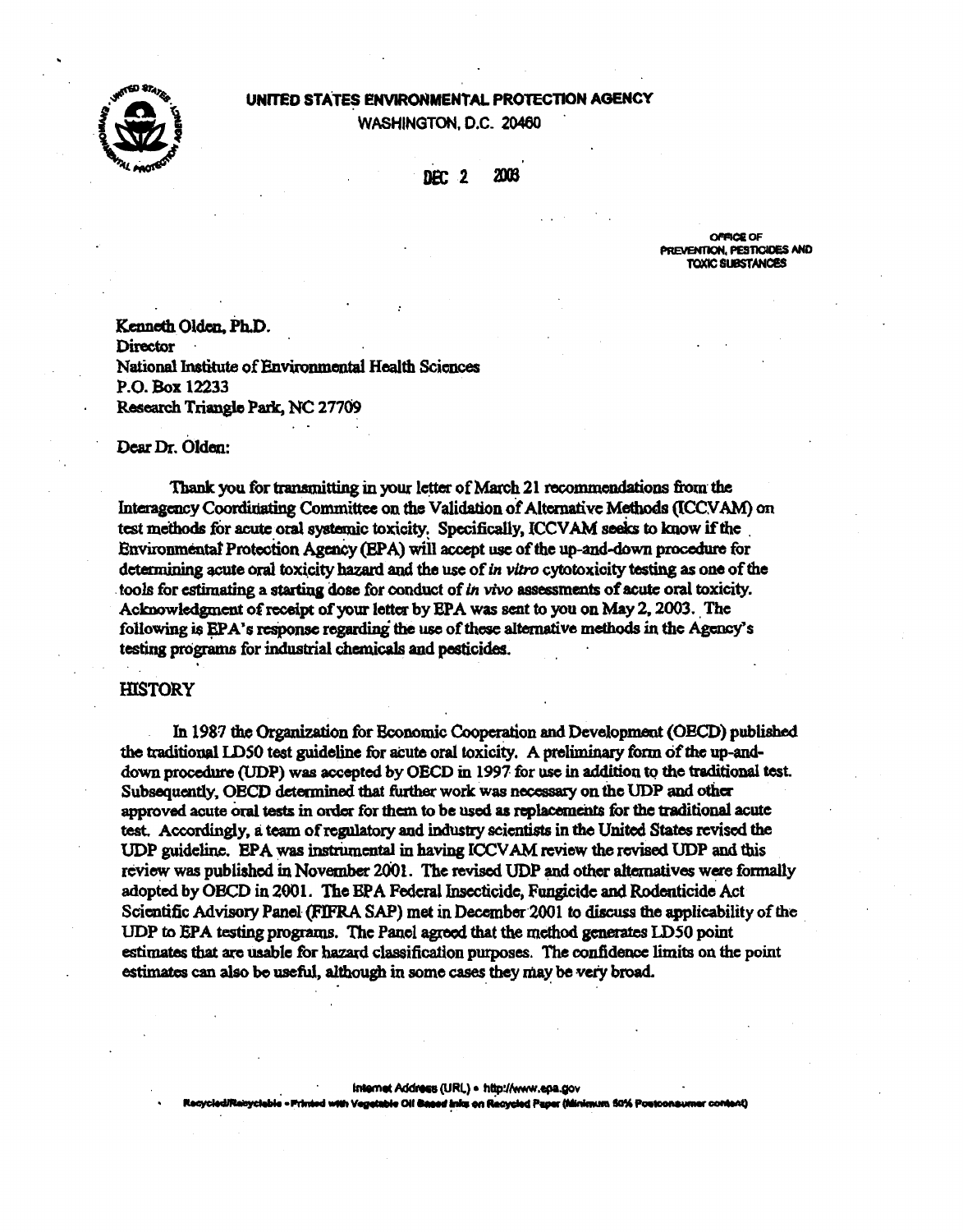Certain studies have suggested that *in vitro* cytotoxicity methods may be helpful for predicting *in vivo* acute toxicity. EPA co-sponsored an international workshop conducted by ICCVAM in October 2000 on the status of such *in vitro* methods to predict acute systemic toxicity. There was consensus among workshop participants that in vitro methods were not sufficiently develOped to be able to replace acute oral animal test methods. The ICCVAM workshop report recommends that cytotoxicity measurements in either of two cell systems, BALB/C 3T3 mouse fibroblasts or normal human keratinocytes, can be used as part of the '~dmce for estimating a starting dose prior to eoncl~ *tn vivo* acute oral studies. Further work on the validation of such methods is proceeding through ICCVAM.

EPA has incorporated the revised UDP in its guidelines (December 2002) for use in testing pesticides and industrial chemicals, including chemicals in the EPA High Production Volume Challenge Program. This test guideline encourages the use of the cytotoxicity in vitro methods as a supplemental component to the *in vivo* studies to estimate starting dose. In February 2002, BPA co-sponsored an ICCVAMIILSI (Intemational Life Sciences Institute) training wodcshop to faeilitate·implementation ofin *vltro* cytotoxicitytesting as well as the UDP and other alternative tests for acute oral toxicity.

# UP~AND-OOWN PROCEDURE

EPA recognizes that there are characteristics of the UDP that lend support for its use in regulatory testing although there are some shortcomings to its application as well.

#### **Strengths**

1. The UDP is the only alternative test approved by OECD that generates a point estimate of the *IDSO;* the other two methods only generate an *LDSO* within a dose range.

2. The method generates usable LD50 estimates for hazard classification purposes.

- 3. It is unique among die methods approved by OECD in generating LDSO oonfidcuce limits. .
- 4. Compared with the previously employed traditional LD50 test, the UDP leads to reduction in animal use and may modestly help to refine the test (e.g. reduce animal distress) by commencing dosing at levels below the anticipated LD50. Moreover, use of the 9ECD guideline for humane endpoints in conducting the UDP should reduce the overall suffering of the animals.

5. Default use of animals of one sex (generally female) will suffice for most purposes.

## Weakaeaes

1. Optimum performance of the UDP depends on availability of good prior estimates of slope and LD50 for the chemical as well as knowledge of whether metabolic is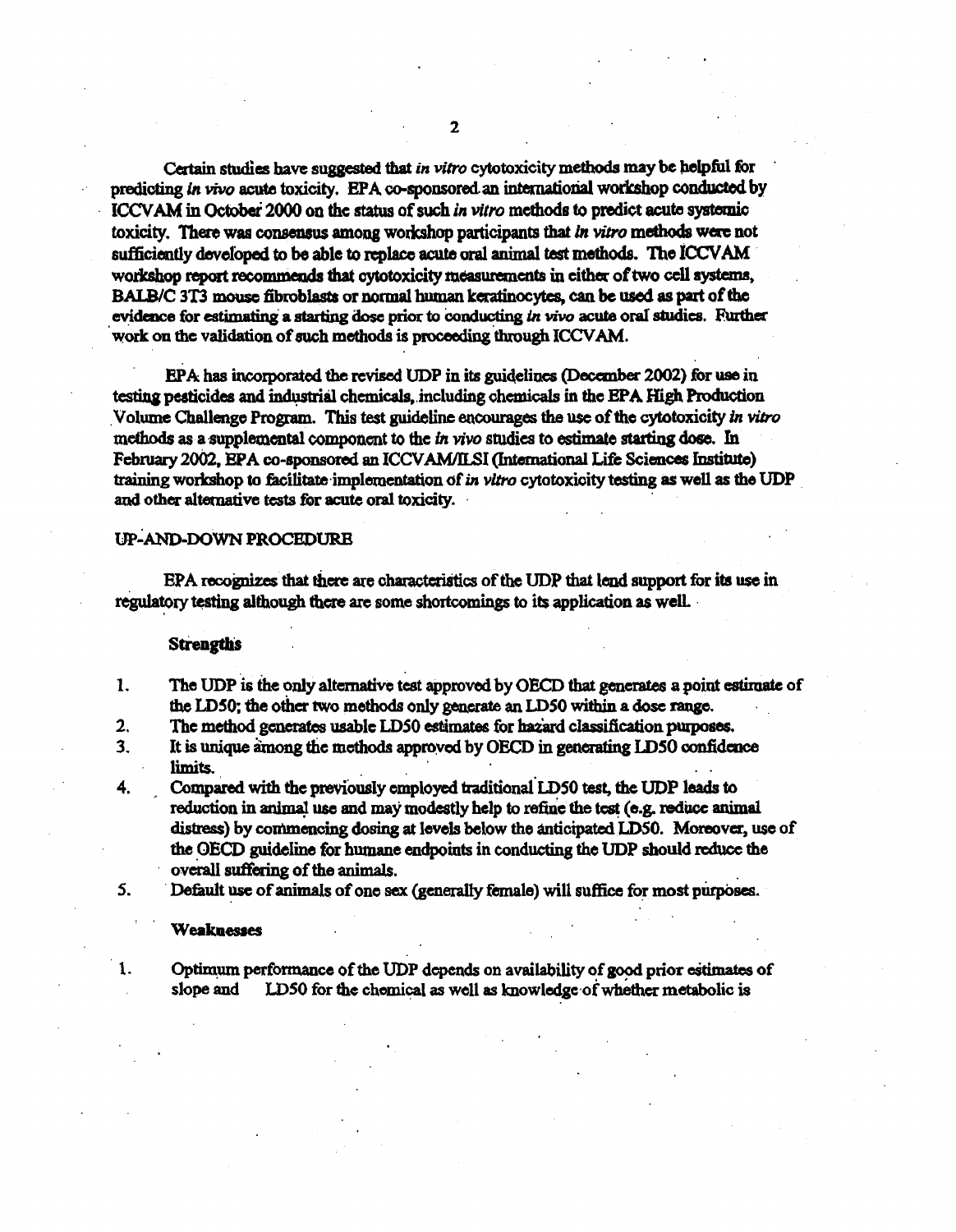## necessary for toxic effects.

 $2.$ 

 $\overline{\mathbf{3}}$ .

Not all UDP tests will provide point estimates of the LD50; when no partial kills are observed, the LD50 will be estimated within a range.

Due to the small number of animals tested, confidence limits on LD50 estimates may be very wide. Because the profile likelihood method used to estimate confidence limits is approximate, coverage of the confidence interval does not always correspond to its nominal value and falls below 95% for populations with shallow slopes.

Neither the UDP nor other acute oral toxicity alternatives accepted by OECD generate 4. estimates of the dose response slope. This is a shortcoming in cases when acute toxicity risk assessments are necessary for human health or ecological considerations. 5.

Since single animals are tested sequentially in the UDP, care must be taken to ensure that test animals remain within a usable age and weight range. These elements add to the length, complexity and cost of the test. Also, the method is not usable in those rare cases where chemicals lead to delayed death.

Recognizing the strengths and weaknesses of the UDP, EPA recommends use of the UDP to evaluate acute oral toxicity of industrial chemicals, pesticides and chemical mixtures. Steps have been taken to inform the public of this determination (Federal Register 67FR77064-77065, December 16, 2002; www.epa.gov/ckhemrtk/toxprtcl.htm).

# In vitro CYTOTOXICITY METHODS FOR ACUTE ORAL TOXICITY

ICCVAM has recommended the use of in vitro cytotoxicity as part of the evidence for estimating a starting dose for conduct of acute oral studies. There are arguments for and against using these in vitro measures.

### **Strengths**

 $2.$ 

1. There appears to be a linear log-log relationship between in vitro eviotoxicity (IC50) and in vivo lethality (LD50); the correlation is best for chemicals with moderate to low acute toxicity.

In vivo acute oral toxicity test alternatives are sensitive to the starting dose. The in vitro cytotoxicity level can be used as part of the weight-of-evidence for estimating a starting dose for in vivo acute oral studies and, thus, on average, decrease the number of animals committed to test.

 $\overline{\mathbf{3}}$